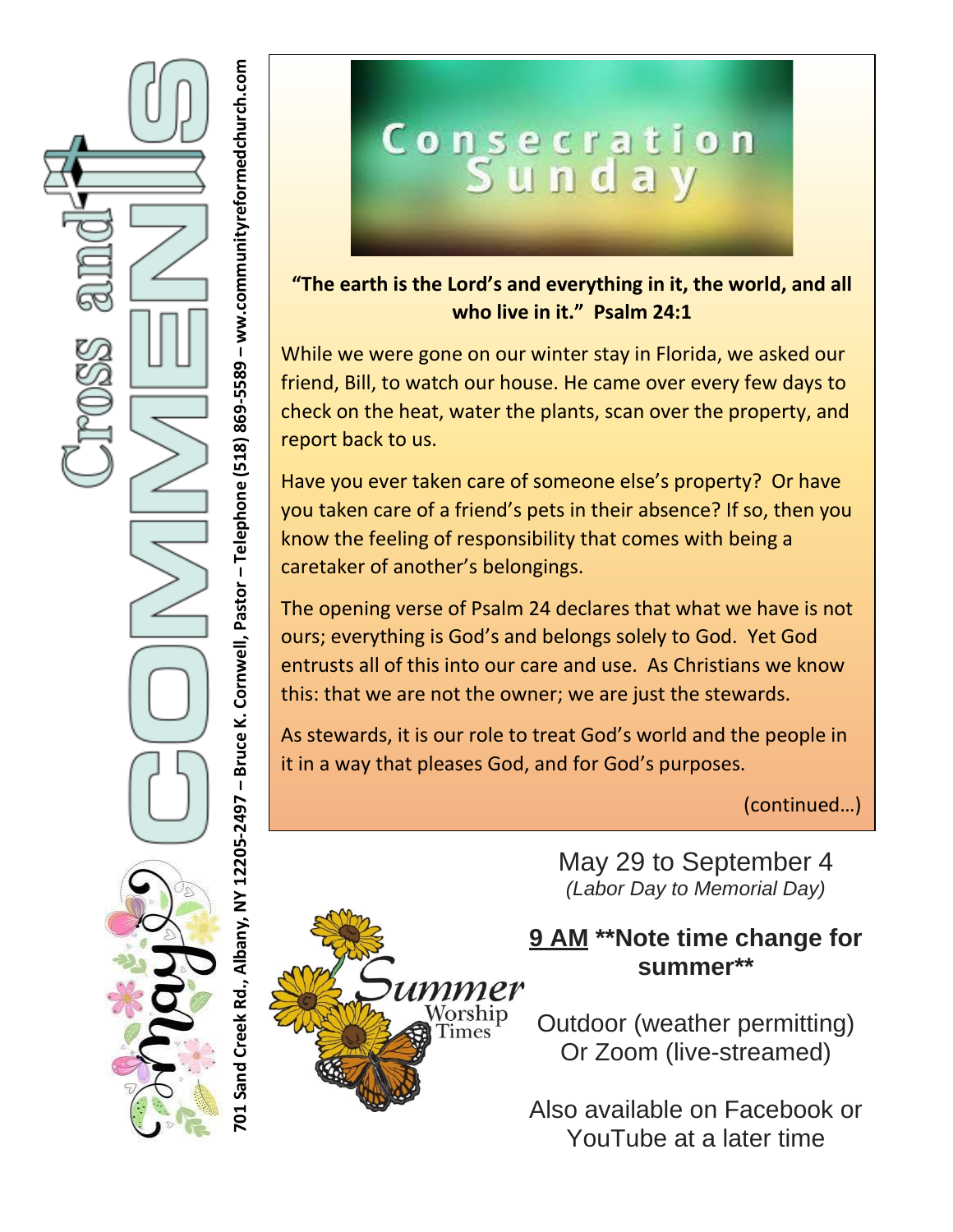(Consecration Sunday continued…)

So, what is our proper role as caretakers? We must understand how the natural and physical world that God created works and how our "management practices" impact it. We can misuse, exploit, and deplete it. Or we can nurture, support, and sustain it.

As you prayerfully prepare for Consecration Sunday on May 22, we ask you to consider *your* role as a steward in God's creation as well as *your* role as a steward of God's people and the church.

Let God direct your actions, attitudes, practices, and relationships to all of God's creation as you prepare yourself to be God's steward of it all.

Lou Ann Connelly

### Nursery Provider Needed!!

We have been blessed to have Emma York take care of our youngest parishioners this year. She has been a ray of sunshine during a challenging year. Next year will see exciting changes for Emma, as she heads off to college. We are, therefore, seeking a new individual to protect and care for children ages 3 and younger during worship services beginning in August. Applicants need to be caring, reliable, responsible, punctual, have prior childcare experience, and be at least 17 years of age. A background check and online training will be required. Interested individuals should contact Sarah Huiest [\(crccsarah@gmail.com\)](mailto:crccsarah@gmail.com) for more information.



### **Summer Worship Weather Guidelines**

*Outdoor Worship will not be conducted if:*

- ~ Outdoor temperature is under 55 degrees
	- $\sim$  Heat Advisory issued by the National Weather Service
- ~ Precipitation or the threat of precipitation
- ~ Wind interference with the sound system or camera system

~ Other weather-related conditions or impending weather changes that would interfere with conducting a full worshipful service.

The decision for worship to move indoors or to be ONLY available on Zoom will be made by the participating worship leadership one hour prior to the service. Please check our website for updated information.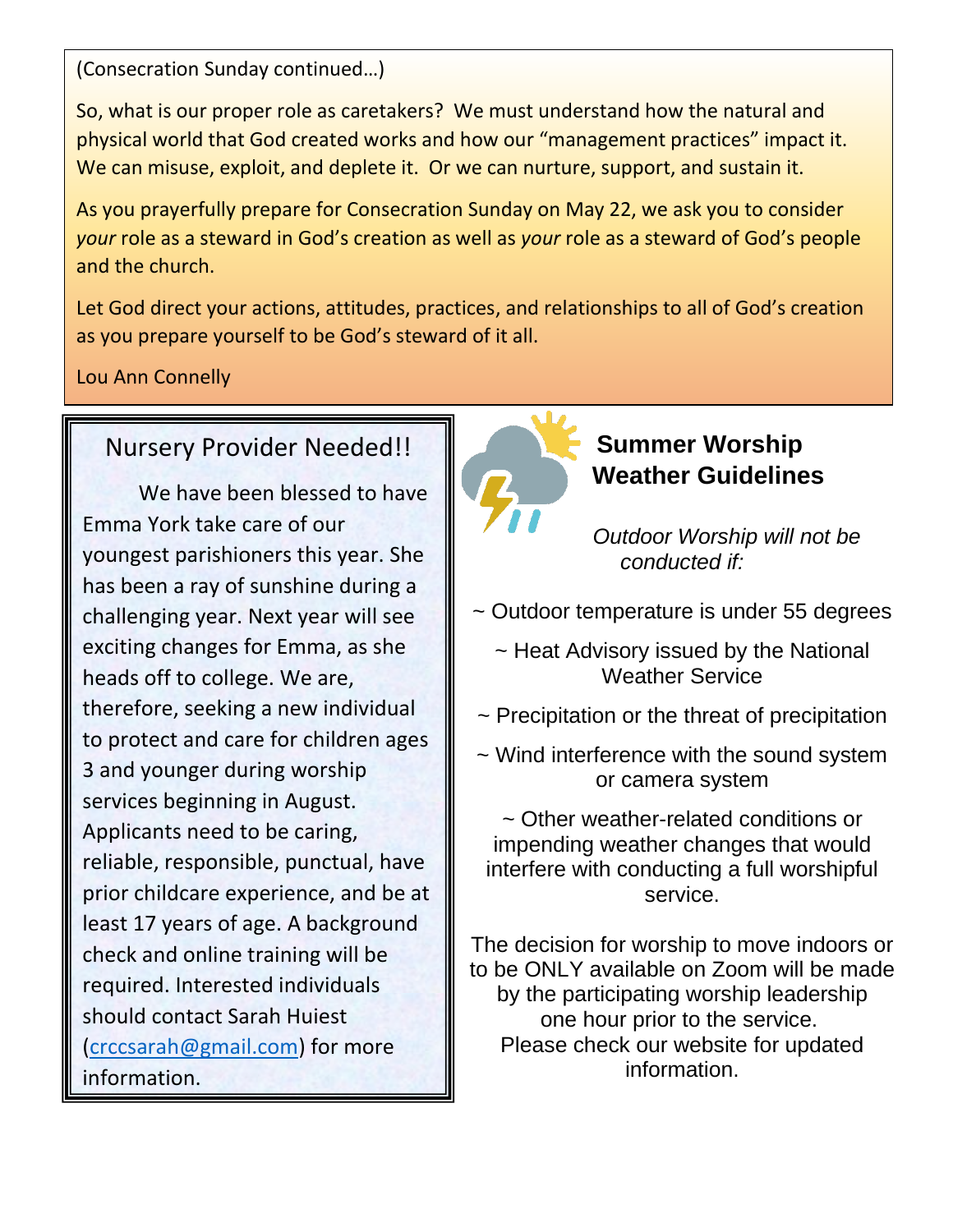

# **Samaritan Counseling**

May's Mission of the Month is Samaritan Counseling Center. As their web site concisely states, "We aim to enhance the lives of our clients by focusing holistically on their mind, body and spirit, highlighting unique strengths, and supporting relationships." Samaritan Counseling Center offers individual, couple, family, and pre-marital counseling. Since 1949, May has been Mental Health Awareness Month. Even though it is the *74th* year, stigma, prejudice, and shame continue to abound in communities and families regarding issues of mental health. We need to do better. Emotional and behavioral issues can affect individuals of any age, race, religion, or socioeconomic status. Unfortunately, education, awareness, and resources are not equitably accessible. Peer or family pressure, finances, and availability of professionals are just a few issues that hinder care. Supporting Samaritan Counseling Center is only one small way we can improve the lives of our family, friends, and community. Please consider donating via your yellow "Mission of the Month" offering envelope, by check payable to CRCC with "Samaritan Counseling Center" in the memo, or directly through the donate button on their website: samaritancounselingcenter.org.

To learn more about Mental Health Awareness Month, you can visit: <https://www.mhanational.org/mental-health-month>



## Summer Youth Services

 The last day for Sunday school will be May 22<sup>nd</sup>. We hope for a full Sunday school reopening in the fall.

May 22<sup>nd</sup> will also be the last day for Children's Worship, which meets in the gathering room during worship. Nursery care will be available for children 2<sup>nd</sup> grade and younger beginning May 29<sup>th</sup> through September 4<sup>th</sup>.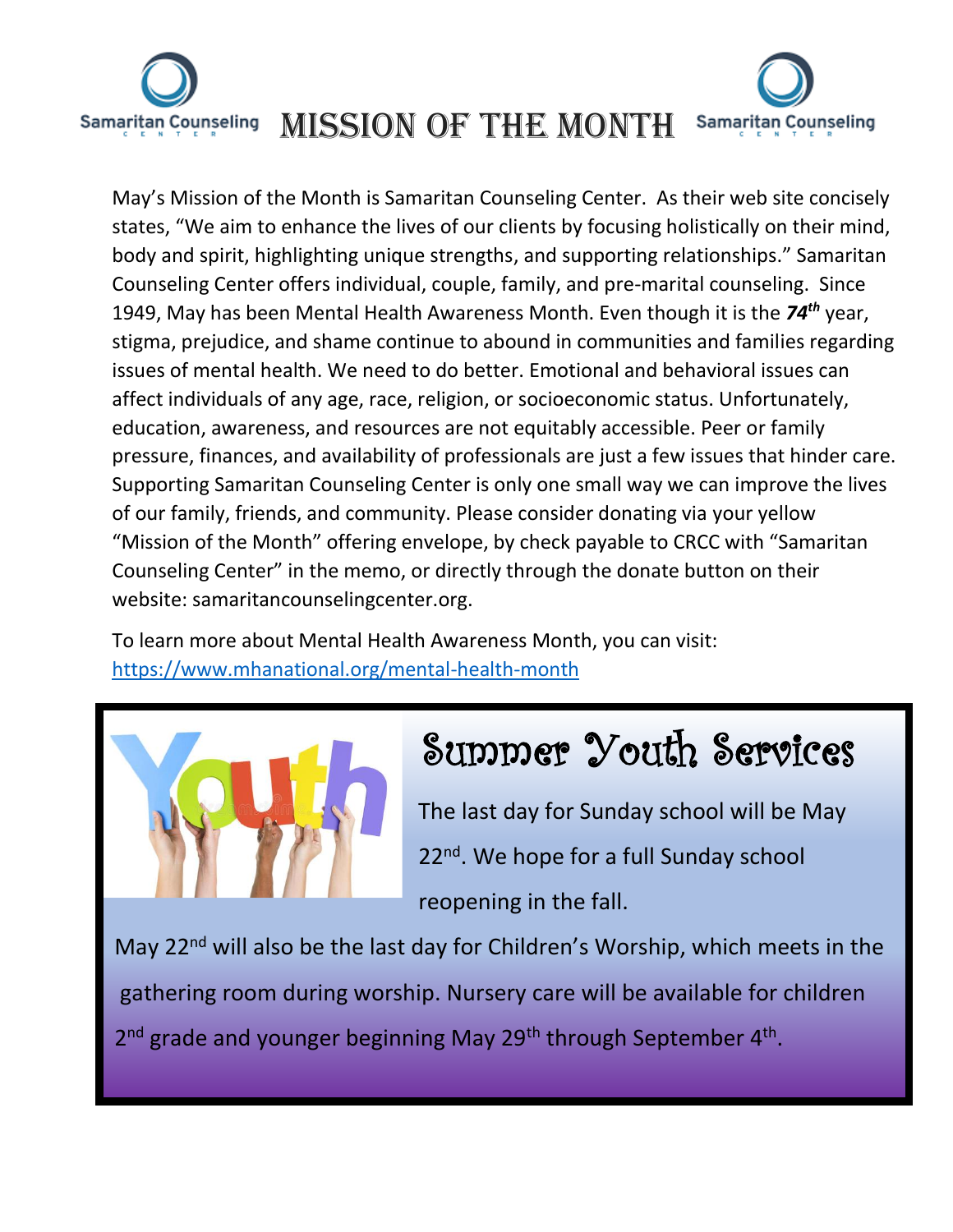

The youth group would like to extend a HUGE "Thank You!!" to everyone who contributed medical supplies and financial support to the Ukrainian humanitarian relief efforts. The gravity of the situation is beyond comprehension for most of us. Even though the collection period was short to meet the urgent need, your response was incredible! Thank you for supporting the people of

Ukraine, and thank you for always supporting the CRCC Youth Group!









WORKSHOP SERIES ON Throughout these workshops we will exercise LGBTQIA+ AND ALLYSHIP<br>
Christ's call for hospitality, and welcoming all<br>  $\frac{1}{2}$ <br>
ALBANY SYNOD CHRISTIAN FOURATIONS CIRICA INDICATORS of God's people to the table. This goal aims to encourage understanding, empathy, and wondering between all our siblings in Christ – truly an embodiment of hospitality.

## **Every other Wednesday Night, at 7 pm over Zoom.**

They will span 1.5 hours and will have a presenter from Room for All leading, Mitchel Leet.

If you are interested in joining this workshop series, or simply one or two of the workshops, please contact: **Abby Norton-Levering [nortonlevering@gmail.com](mailto:nortonlevering@gmail.com)**